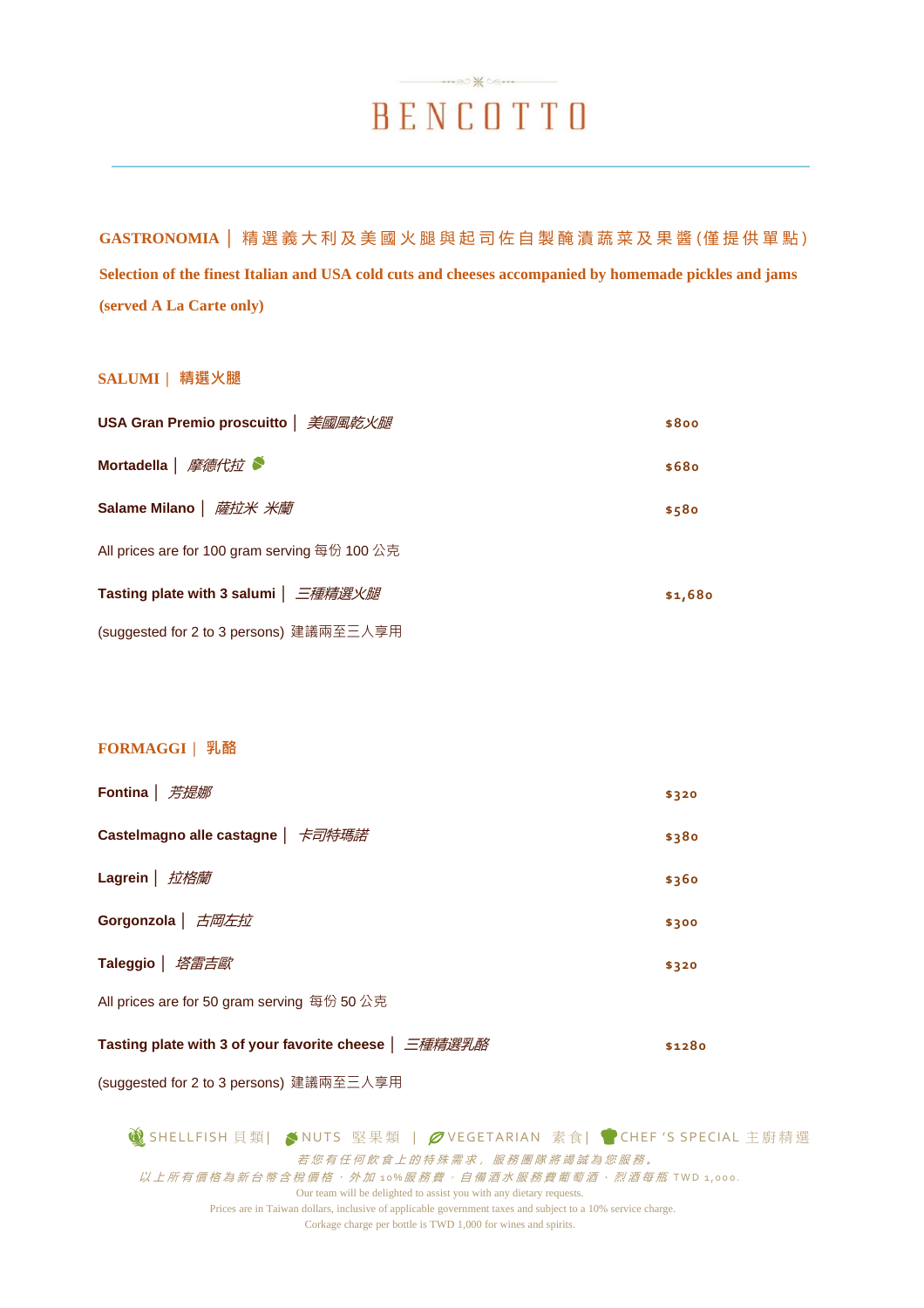BENCOTTO

 $\cdots \otimes \mathbb{X}$ 

**\$580**

**\$880**

### **INSALATE │** 精 選 有 機 蔬 菜 與 萵 苣

**Selection of organic vegetables and lettuces**

#### **INSALATA BENCOTTO**

橡葉生菜、紅菊苣、櫻桃番茄、紅蘿蔔、無花果、甜菜根、開心果、絲綢乳酪、

#### 陳年巴薩米克醋

Oak leaves, red endive, cherry tomatoes, carrots, figs, beetroot, pistachio, stracciatella, aged Modena balsamic dressing

#### **INSALATA DI GAMBERI**

| 嫩煎老虎蝦、日本水菜、芝麻葉、酸豆醬汁、橄欖碎、根莖蔬菜、薄荷橄欖油                                                                                    |  |  |  |       |
|-----------------------------------------------------------------------------------------------------------------------|--|--|--|-------|
| Grilled tiger prawns, mizuna, arugula leaves, caper dressing, black olive crumbs,<br>shaved root vegetables, mint oil |  |  |  |       |
| <b>BURRATA E PROSCIUTTO CRUDO</b>                                                                                     |  |  |  | \$780 |
| 布拉塔乳酪佐美國風乾火腿、碗豆、薄荷及羅馬佩克里諾乳酪                                                                                           |  |  |  |       |

Burrata with USA Gran Premio prosciutto, spring peas, mint and peccorino romano

**⑥**SHELLFISH 貝類| ◆NUTS 堅果類 | クVEGETARIAN 素食| ● CHEF 'S SPECIAL 主廚精選 若您有任何飲食上的特殊需求,服務團隊將竭誠為您服務。 以上所有價格為新台幣含稅價格, 外加 10%服務費。自備酒水服務費葡萄酒、烈酒每瓶 TWD 1,000. Our team will be delighted to assist you with any dietary requests.

Prices are in Taiwan dollars, inclusive of applicable government taxes and subject to a 10% service charge. Corkage charge per bottle is TWD 1,000 for wines and spirits.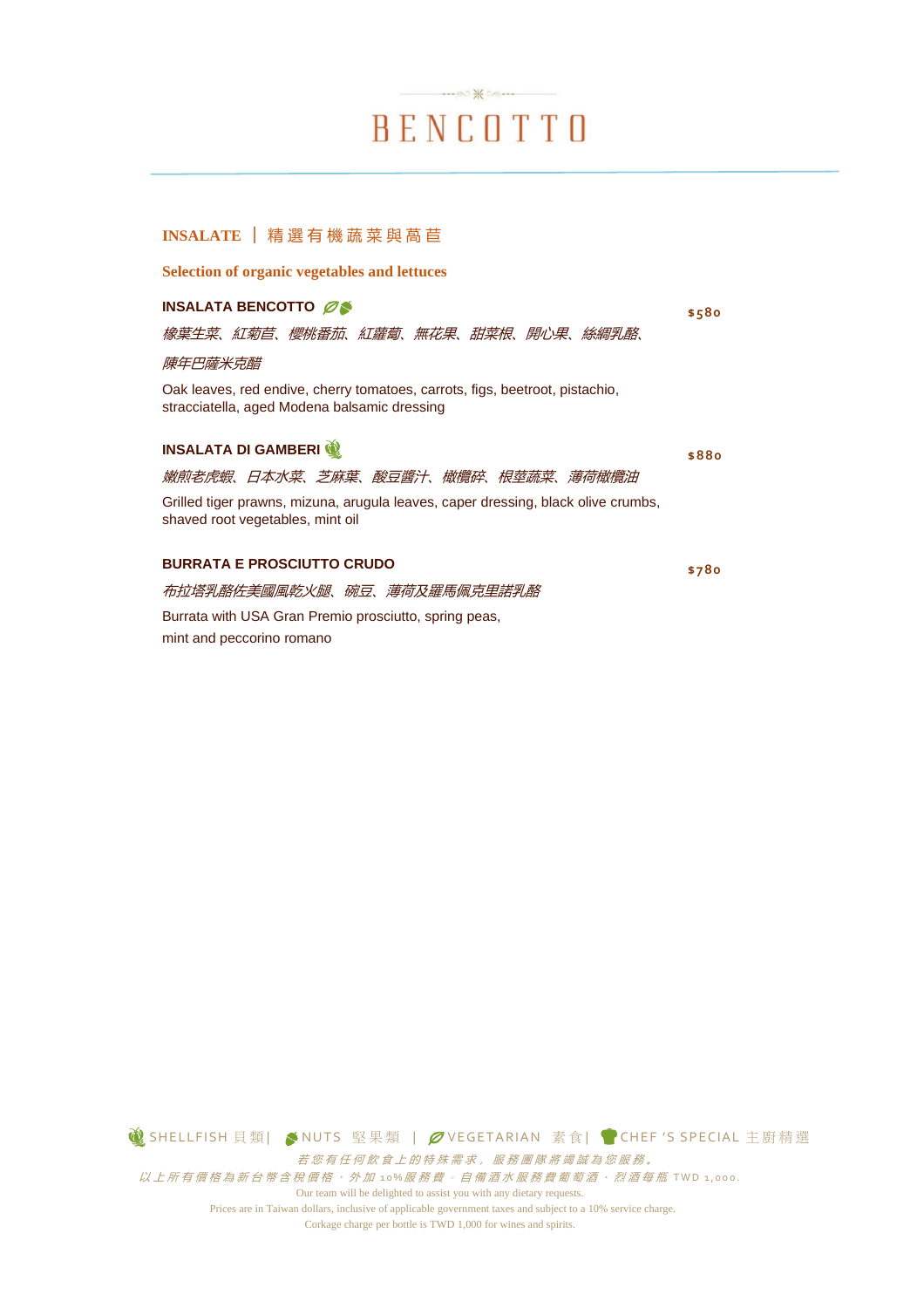# $\longrightarrow \infty$ BENCOTTO

### **ANTIPASTI** | 前 菜

| MELANZANA AL FORNO ØS                                                           | \$480 |
|---------------------------------------------------------------------------------|-------|
| 烤茄子、番茄麵包泥、托斯卡尼羊乳酪泡沫、松子                                                          |       |
| Baked eggplant with pappa al pomodoro, Tuscan pecorino foam, pine nuts          |       |
| <b>CARNE DI MANZO CRUDA CON TARTUFO</b>                                         |       |
|                                                                                 | \$880 |
| 美國頂級生牛肉菲力塔塔、松露奶油、蛋黃、蝦夷蔥、脆麵包                                                     |       |
| USA prime beef tenderloin tartare, truffle cream, egg yolk, chive, crispy bread |       |
| <b>POLPO ALLA GRIGLIA</b>                                                       | \$680 |
| 地中海風味碳烤章魚佐青椒馬鈴薯麵疙瘩                                                              |       |
| Grilled octopus with potato gnocchi, capsicum, Mediterranean flavors            |       |
| SAUTÉ DI VONGOLE                                                                | \$680 |
| 白酒蛤蠣佐大蒜、新鮮番茄、荷蘭芹                                                                |       |
| Verdicchio white wine sautéed clams with garlic, fresh tomatoes, parsley        |       |
|                                                                                 |       |
|                                                                                 |       |
|                                                                                 | \$680 |
| <b>ZUPPA DI ASPARAGI E SPUGNOLE</b>                                             |       |
| 春季蘆筍羊肚菌菇及慢燉雞肉湯                                                                  |       |

Spring aspargus soup with morel mushrooms and braised chicken

**◎ SHELLFISH 貝類| ◆NUTS 堅果類 | ØVEGETARIAN 素食| ● CHEF 'S SPECIAL 主廚精選** 若您有任何飲食上的特殊需求,服務團隊將竭誠為您服務。  $\mathcal{U}$ 上所有價格為新台幣含稅價格, 外加 10%服務費。自備酒水服務費葡萄酒、烈酒每瓶 TWD 1,000.

> Our team will be delighted to assist you with any dietary requests. Prices are in Taiwan dollars, inclusive of applicable government taxes and subject to a 10% service charge. Corkage charge per bottle is TWD 1,000 for wines and spirits.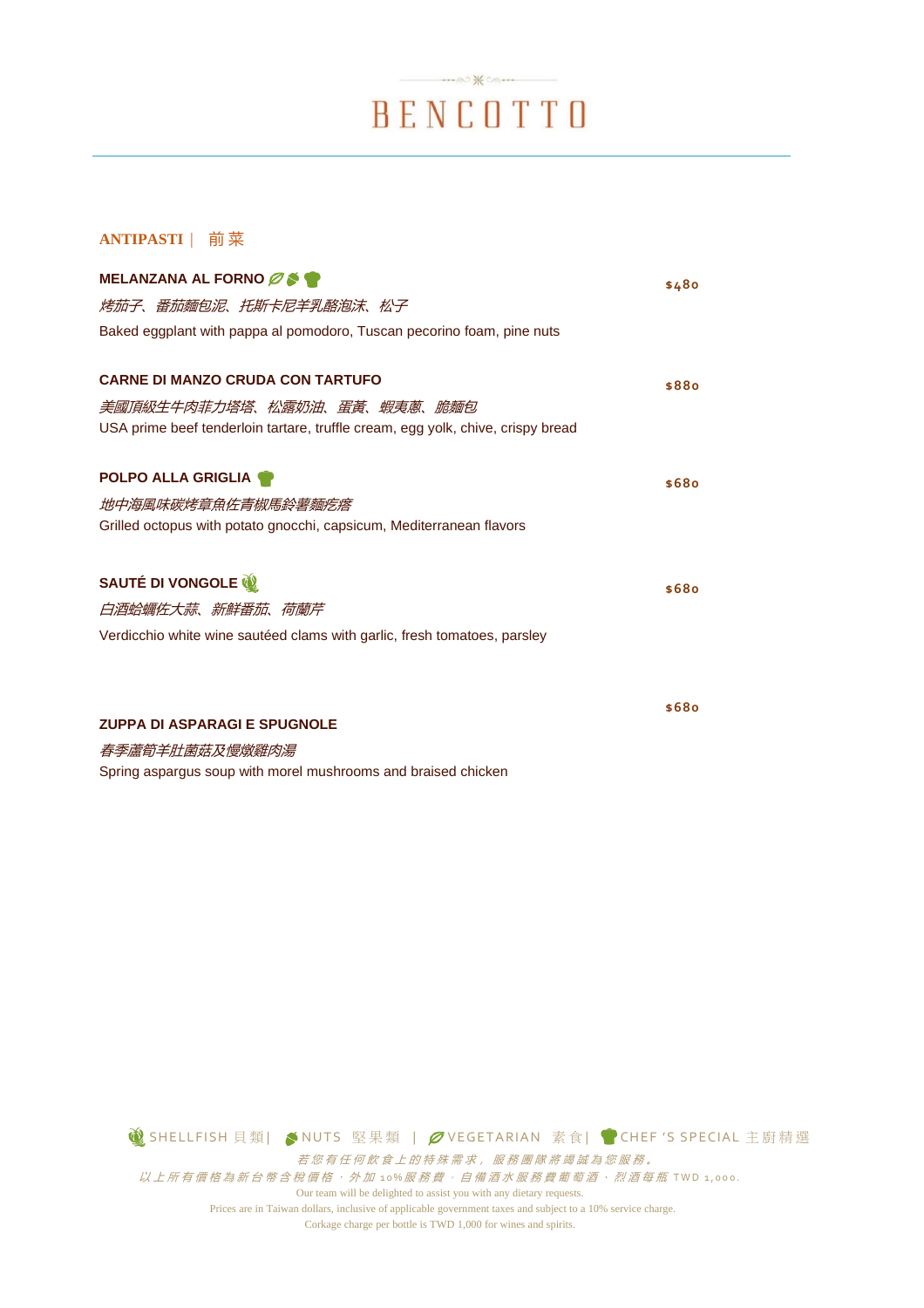# $\longrightarrow \infty$ BENCOTTO

### **PASTA and RISOTTO** | 手 工 自 製 義大利麵及燉飯

| AGNOLOTTI ALLA PIZZOTTELLA                                                                                                          | \$68o   |
|-------------------------------------------------------------------------------------------------------------------------------------|---------|
| 義大利麵餃、瑞可達乳酪、奧勒岡、番茄醬汁、橄欖、大蒜、辣椒、酸豆                                                                                                    |         |
| Agnolotti filled with ricotta, oregano, tomato sauce, taggiasche olives, garlic,<br>chili, capers                                   |         |
| TAGLIATELLE ALL'ASTICE <b>W</b>                                                                                                     | \$2,88o |
| 波士頓龍蝦寬麵佐海鮮醬                                                                                                                         |         |
| (桌邊服務 建議2人享用)                                                                                                                       |         |
| Tagliatelle with butter-poached Boston lobster and coral sauce<br>(Served tableside and recommended for 2 persons, A La Carte only) |         |
| SPAGHETTI CACIO E PEPE Ø                                                                                                            | \$68o   |
| 古羅馬式乳酪及黑胡椒義大利麵                                                                                                                      |         |
| Homemade spaghetti tossed with ancient Roman style "cheese and black<br>pepper" sauce                                               |         |
| <b>SEDANINI ALL' AMATRICIANA</b>                                                                                                    | \$68o   |
| 羅馬風味茄汁手工水管麵佐義大利風乾豬頰                                                                                                                 |         |
| Sedanini with traditional Roman style sauce of pomodoro,                                                                            |         |
| Italian guanciale and pecorino romano                                                                                               |         |
| <b>TAGLIATELLE ALLA BOLOGNESE</b>                                                                                                   | \$680   |
| 主廚家傳番茄澳洲牛肉肉醬寬扁麵                                                                                                                     |         |
| Tagliatelle with Chef grandmother's recipe of Australian beef bolognese ragout                                                      |         |
| <b>RISOTTO ALLA MILANESE T</b>                                                                                                      | \$88o   |
| 特選米燉飯佐帕瑪森乾酪、番紅花蒜香檸檬荷蘭芹醬、義大利煙燻豬肉腸                                                                                                    |         |
| Special selection Acquerello rice with parmesan, saffron,                                                                           |         |
| gremolota and Italian cotechino                                                                                                     |         |

**1 SHELLFISH 貝類| ◆NUTS 堅果類 | クVEGETARIAN 素食| ● CHEF 'S SPECIAL 主廚精選** 若您有任何飲食上的特殊需求,服務團隊將竭誠為您服務。 以上所有價格為新台幣含稅價格, 外加 10%服務費。自備酒水服務費葡萄酒、烈酒每瓶 TWD 1,000. Our team will be delighted to assist you with any dietary requests. Prices are in Taiwan dollars, inclusive of applicable government taxes and subject to a 10% service charge. Corkage charge per bottle is TWD 1,000 for wines and spirits.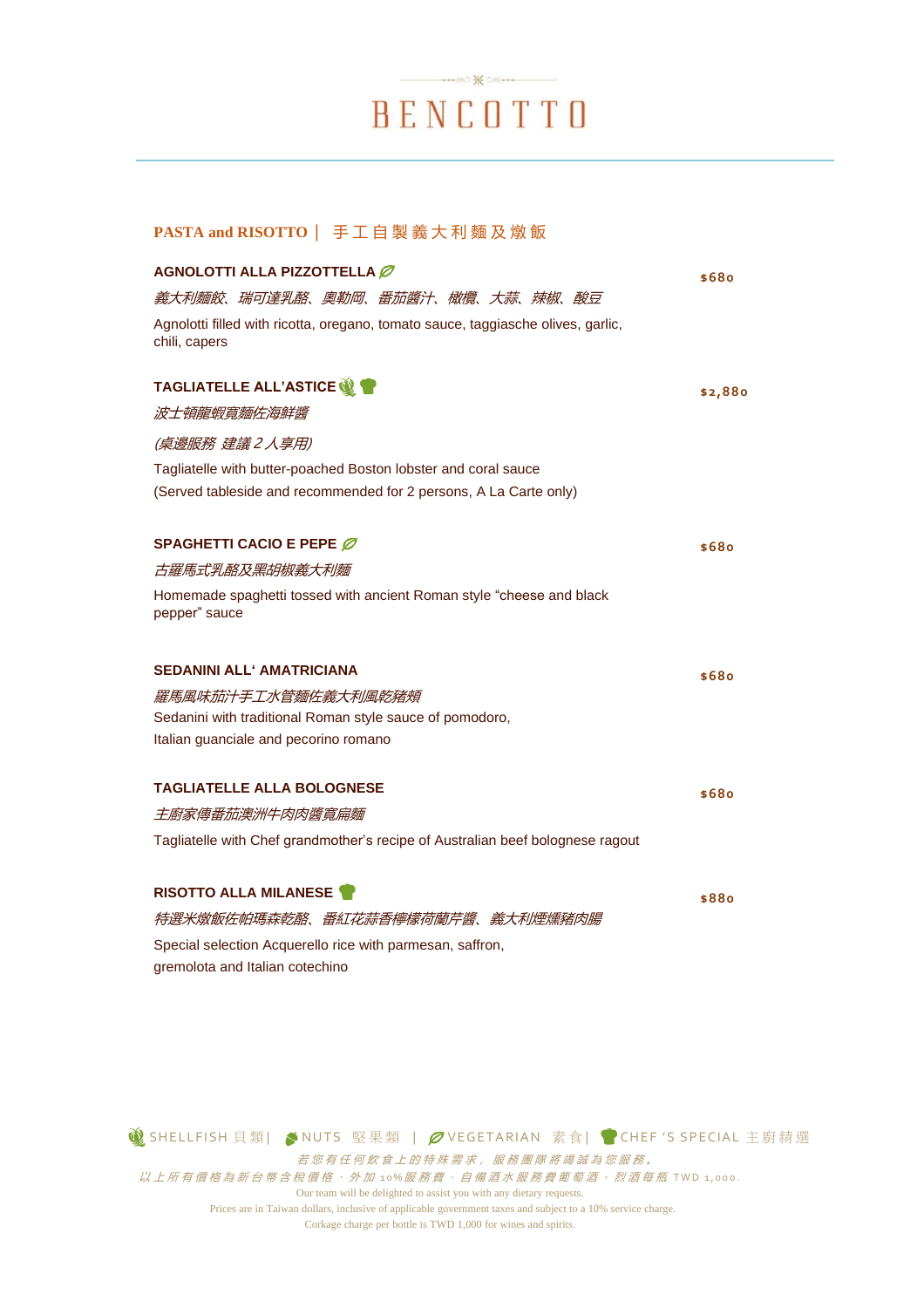# BENCOTTO

### **SECONDI PIATTI** | 主 菜

| <b>COSTOLETTA DI MAIALE</b>                                                                                                                                                                                        | \$1,080 |
|--------------------------------------------------------------------------------------------------------------------------------------------------------------------------------------------------------------------|---------|
| 炙烤美國波克夏豬排、羽衣甘藍、烤青蔥、朝鮮薊泥、肋排醬汁<br>Roasted USA Berkshire pork chop, crispy kale, grilled scallions,<br>artichoke purée, slow-roasted pork ribs jus                                                                    |         |
| OMBRINA DI FONDALE<br>香煎石斑、家傳海鮮醬、酸豆、番茄碎、蝦夷蔥<br>Pan-fried garoupa fillet, childhood memory seafood emulsion, capers,<br>tomato concassé and chive                                                                   | \$780   |
| <b>MERLUZZO</b><br>慢煮智利海鱸魚、蛤蠣、櫛瓜丁、荷蘭芹醬、番紅花脆片<br>Slow-poached sustainable catch Chilean seabass,<br>clams, spring zucchini ragout, parsley sauce, saffron cracker                                                   | \$1,080 |
| <b>FILETTO DI MANZO</b><br>香煎美國頂級菲力、毛豆泥、蘿蔔<br>Pan-seared USA prime beef tenderloin, edamame purée, sautéed carrots                                                                                                 | \$1,380 |
| <b>COSTATA DI MANZO</b><br>爐烤美國肋眼牛排、洋芋泥、炒蘑菇<br>(桌邊服務; 建議4人享用)<br>Roasted USA prime beef ribeye served with mashed potatoes and mushrooms<br>(Served tableside and recommended for 3 to 4 persons, A La Carte only) | \$4,880 |
| <b>ANATRA ARROSTO CON CILIEGIA</b><br><i>炙烤宜蘭鴨胸、大根、醃漬櫻桃、玉米糕、鴨肉醬汁</i><br>Roasted Yilan duck breast, turnip, pickled cherries, polenta, duck jus                                                                     | \$980   |

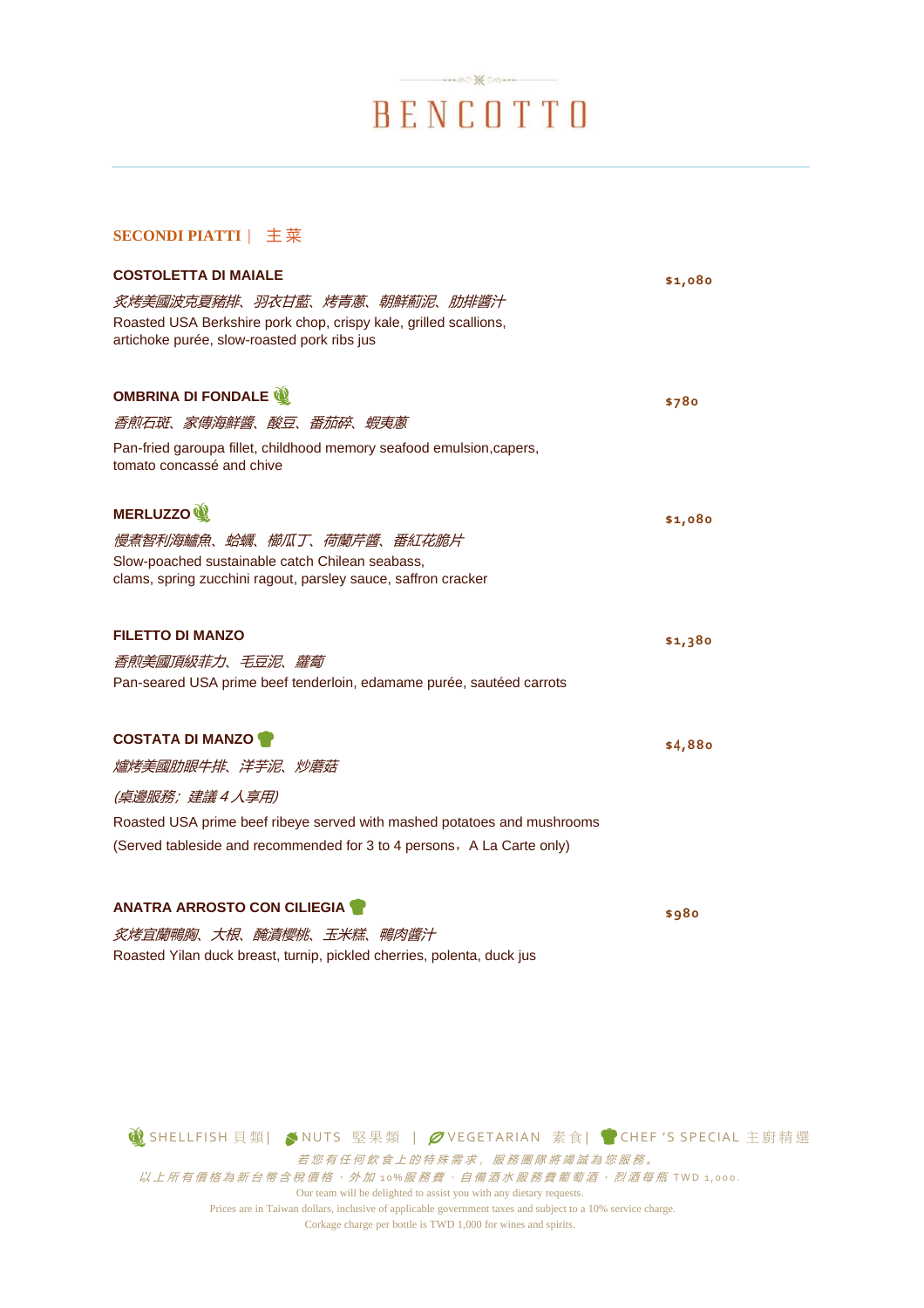# $\dots \otimes \mathbb{X}$ BENCOTTO

#### **LE NOSTRE PIZZE** | 北義披薩

| LA REGINA MARGHERITA                                                                                             | \$680   |
|------------------------------------------------------------------------------------------------------------------|---------|
| 番茄醬汁、莫札瑞拉乳酪、羅勒、水牛乳酪、奧勒岡                                                                                          |         |
| Tomato sauce, mozzarella fior di latte, basil, buffalo mozzarella, oregano                                       |         |
| <b>IL CRUDO</b>                                                                                                  | \$880   |
| 番茄醬汁、莫札瑞拉乳酪、美國風乾火腿、芝麻葉、布拉塔乳酪                                                                                     |         |
| Tomato sauce, mozzarella fior di latte, USA Gran Premio proscuitto, arugula<br>leaves, burrata                   |         |
| DAL MARE                                                                                                         | \$980   |
| 莫札瑞拉乳酪、紅蝦、干貝、海螯蝦、風乾番茄、瑞可達乳酪                                                                                      |         |
| Mozzarella fior di latte, shrimp, scallops, langoustines, sun-dried tomatos, ricotta                             |         |
| <b>IL FOCACCINO</b>                                                                                              | \$1,080 |
| 手工佛卡夏、烤櫛瓜、莫札瑞拉乳酪、松露馬斯卡邦起司、奧勒岡、朝鮮薊、                                                                               |         |
| 摩德代拉火腿、芝麻葉                                                                                                       |         |
| Handmade focaccia,, grilled zucchini, mozzarella, truffle marscapone, oregano,<br>artichoke, mortadella, arugula |         |

**1 SHELLFISH 貝類| ◆NUTS 堅果類 | ØVEGETARIAN 素食| ●CHEF 'S SPECIAL 主廚精選** 若您有任何飲食上的特殊需求,服務團隊將竭誠為您服務。  $\mathcal{U}$ 上所有價格為新台幣含稅價格, 外加 10%服務費。自備酒水服務費葡萄酒、烈酒每瓶 TWD 1,000. Our team will be delighted to assist you with any dietary requests.

Prices are in Taiwan dollars, inclusive of applicable government taxes and subject to a 10% service charge. Corkage charge per bottle is TWD 1,000 for wines and spirits.